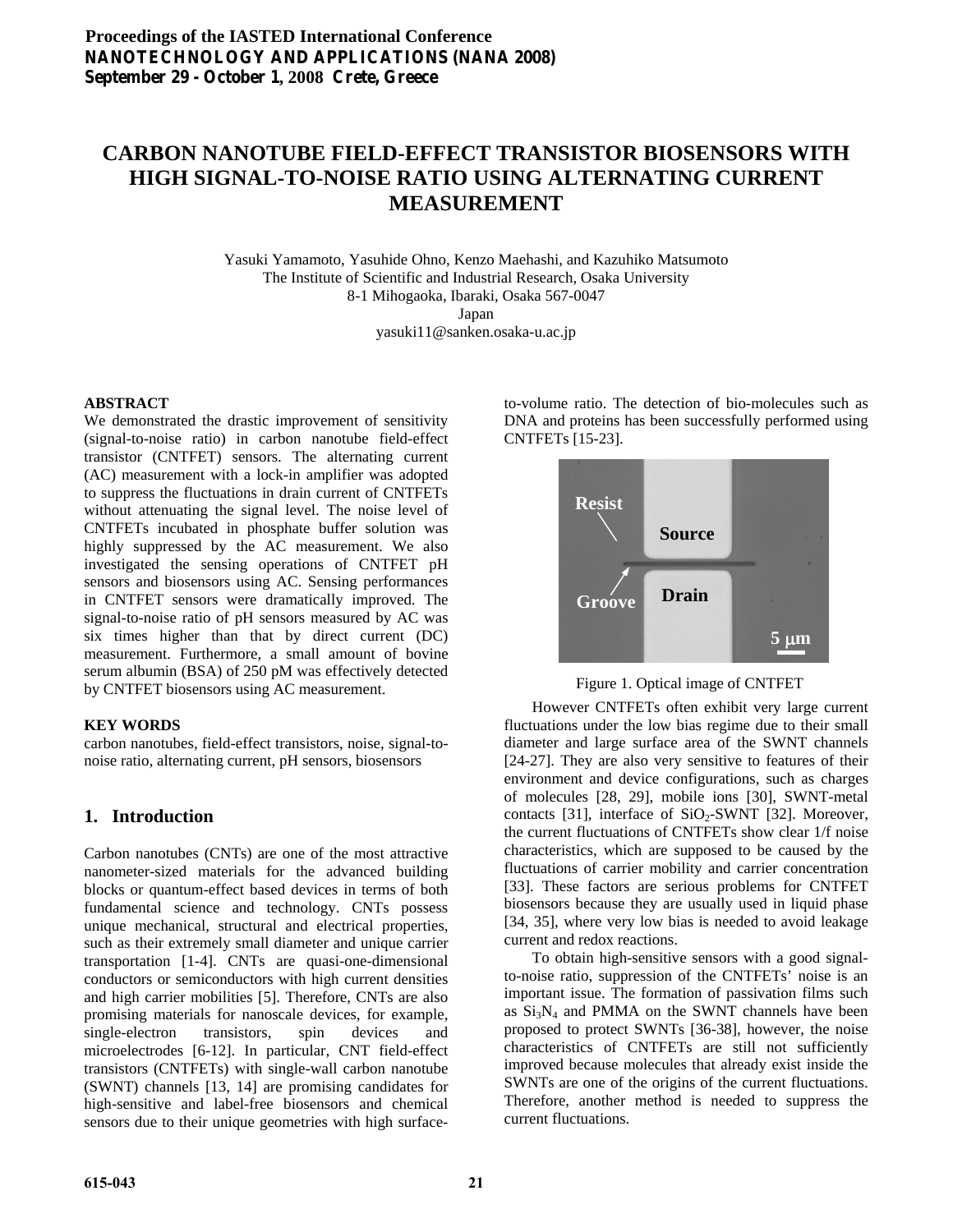In this paper, we demonstrated the drastic improvement of sensitivity (in other words, the signal-tonoise ratio) in CNTFET sensors. The alternating current (AC) with a lock-in amplifier was adopted to suppress the fluctuations in drain current of CNTFETs without attenuating the signal level. We investigated the noise suppression effect of CNTFETs in buffer solutions using AC measurement. The clear difference in noise characteristics between the direct current (DC) measurement and AC measurement was observed. Recently, high-sensitive biosensors using Si nanowires with a lock-in amplifier have been reported [39]. Therefore, we also applied AC measurement to the CNTFET based pH sensors and biosensors, and investigated the sensing operations using AC measurement.



Figure 2. Schematic cross section of a fabricated CNTFET device and the experimental setup for the AC measurement with a lock-in amplifier

## **2. Experimental procedure**

CNTFETs were fabricated on heavily doped  $n^+$ -type Si substrates covered with a thermally grown 150 nm thick  $SiO<sub>2</sub>$  layer, which was used as a back-gate. SWNTs used in this work were synthesized by the thermal chemical vapor deposition method [40]. The substrates with patterned cobalt catalyst, which was formed by conventional photolithography and lift-off process, were put into a quartz furnace, and the furnace was evacuated using a rotary pomp up to the pressure of 0.01 Torr. The substrates were heated up to 820°C in Ar atmosphere.  $C<sub>2</sub>H<sub>5</sub>OH$  as a carbon source gas [41, 42] was supplied onto substrates for 10 min at 820°C under the pressure of 1-2 Torr. Then the substrates were cooled down to room temperature in Ar atmosphere. Ti (1 nm) / Pd (40 nm) as source and drain electrode pads were formed on the patterned catalysts by an electron-beam evaporator after the growth of SWNTs. The space between the source and drain electrodes was approximately 3 μm. After the CNTFETs were covered with 300 nm thick waterproof resist (ZEP520A), a 1 μm wide groove was formed on the

center of the SWNT channel by an electron-beam lithography, as shown in Fig. 1. The waterproof resist prevents the leakage current from flowing from source and drain electrodes to reference electrode. Furthermore, the formed groove leads to the formation of a local electrolyte gate in the solutions and acts as sensing areas for CNTFET sensors [43]. These CNTFETs showed typical p-type FET characteristics at room temperature in both air and solutions [44-46].

 The schematic cross section of a fabricated CNTFETs and the experimental setup for the AC measurement are shown in Fig. 2. The pool made of silicone rubber was placed on a CNTFET in order to fill the surface of SWNT channel with several buffer solutions for electrical measurement and sensing. An Ag/AgCl reference electrode (BAS Inc.) was used as a top-gate electrode to minimize the effects of the environment [47]. AC measurement was carried out using a digital lock-in amplifier (NF Corp.; LI5640). The internal oscillator of the lock-in amplifier was used as an AC source, which was applied between source and drain. The modulation frequency in this work was chosen between 40 and 100 Hz. DC voltage was applied to top and back-gate using an Agilent 4156C precision semiconductor parameter analyzer. Through the all experiments, back-gate was fixed at 0 V. The time dependence of the drain current was measured using the oscilloscope connected to the lock-in amplifier. For comparison, conventional DC measurement was also carried out using an Agilent 4156C analyzer. For the DC measurement, DC voltage was applied to top-gate and between source and drain electrode. The time dependence of DC drain current was measured using a 4156C analyzer. All electrical measurements were carried out at room temperature.

### **3. Results and discussion**

#### **3.1 Effects of the AC measurement**

To investigate the effect of the AC measurement with a lock-in amplifier, the time dependence of the drain current of CNTFETs was measured by both the conventional DC and AC measurement. Figure 3 shows the time dependence of the standardized drain currents, which were normalized by the average of the drain currents. Gray and black lines correspond to the results measured by DC and AC, respectively. Measurements were carried out using CNTFET which was incubated into 10-mM phosphate buffer solution (PBS). For the AC measurement using a lock-in amplifier, the effective drain voltage was 200 mV with a frequency of 40 Hz and a time constant of 10 ms, and top-gate voltage of -200 mV was applied to avoid undesirable oxidation and reduction reactions. The frequency was chosen so that the fluctuation of the drain current became the minimum. For the DC measurement, the drain and top-gate voltages had the same values as for the AC measurement. Leakage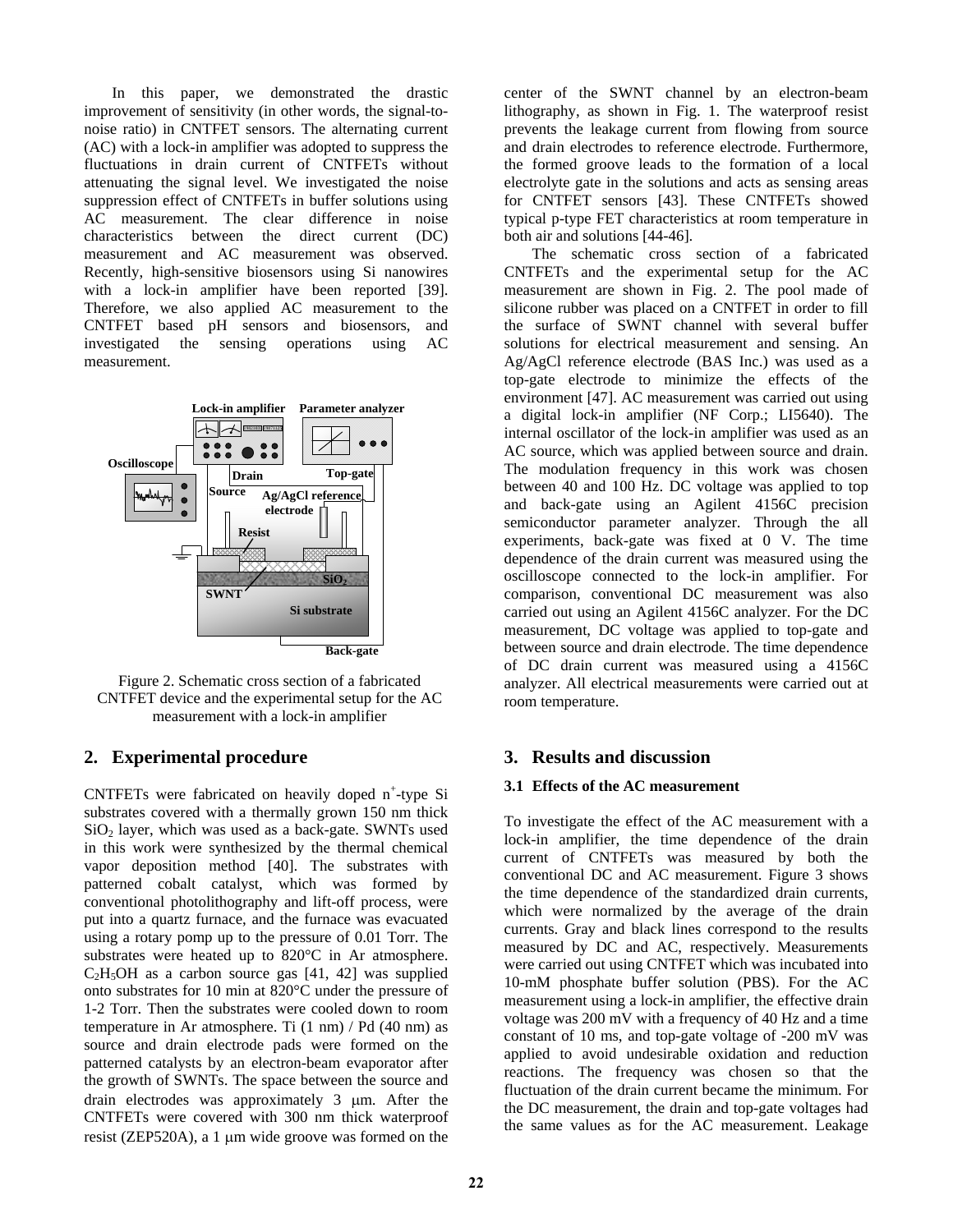current to the reference electrode in the solution was negligible under such magnitude of voltage. Comparing the result measured by DC with that by AC, it is obvious that the drain current obtained by the AC measurement was extremely stable. The current fluctuation was significantly suppressed, which was caused by the lock-in detection of signals with a specific frequency (in this case, 40 Hz). For the exact evaluation of noise characteristics and the comparison of DC and AC, the drain current fluctuations in percent were calculated. The drain current fluctuations in percent measured by DC was 14 %, on the other hand, that by AC was 2 %. Therefore, the noise level of CNTFET was greatly suppressed to 1/7 using AC measurement.



Figure 3. Time dependence of the standardized drain current of the CNTFET at the drain voltage of 200 mV and the top-gate voltage of -200 mV. Drain current was normalized by the average of the drain current. Gray and black lines correspond to the data from DC measurement and AC 40 Hz measurement with a lock-in amplifier, respectively

 The noise suppression effect of AC is considered to be due to the use of the lock-in amplifier itself. A lock-in amplifier takes the input signal, multiplies it by the reference signal, and integrates it over a specific time. Only the signal with the same frequency as the reference signal is detected. The obtained signal is essentially a DC signal, where the contributions of any signal which dose not have the same frequency as the reference signal are effectively attenuated to zero. Therefore, the signals without undesirable noise were obtained by AC measurement. Note that CNTFETs often show device-todevice variations in their electrical properties. The drain current of CNTFETs depends on several factors, for example, the diameter of SWNT, the number of SWNT channels and contact resistances. Therefore, it may be that there is an ideal frequency at which the lowest noise level is obtained. The physical cause of the difference between DC and AC measurement is not clear at present and under

consideration, although we think it is due to the difference between the instruments.



Figure 4. Time dependence of the drain current at the drain voltage of 200 mV and the top-gate voltage of - 200 mV. Arrows indicate the introductions of buffer solutions. The pH value of solutions on CNTFET was changed from 4.04 to 8.29 through 5.14. Gray and Black lines correspond to DC and AC 40 Hz measurement, res pectively

#### **3.2 CNTFET sensors**

Next, we applied AC measurement to the sensors based on CNTFETs. First we investigated the AC contributions to noise characteristics for CNTFET pH sensors. Measuring the pH value in solution is one of the most required tasks in the fields of clinical and environmental analysis. The time dependence of the drain current of CNTFET pH sensor measured by both DC and AC was plotted, as shown in Fig. 4. Gray and black lines correspond to the results of the DC and AC measurement, respectively. For the AC measurement, the effective drain voltage was 200 mV with a frequency of 40 Hz and a time constant of 10 ms, and top-gate voltage was -200 mV. For the DC measurement, the drain and top-gate voltages had the same values as for the AC measurement. The same CNTFET sample was used for DC and AC measurement in order to compare their results exactly. During the monitoring of the drain current fluctuations, the pH value of buffer solution on the CNTFET was changed by adding buffer solutions having different pH values. Arrows indicate the points of introduction of different buffer solutions.

 Measurement was first started from 10-mM phthalate buffer solution of pH 4.04. The drain currents obtained by both DC and AC measurement increased when 10-mM PBS of pH 6.94 was introduced onto sample. The pH value of mixture of PBS and phthalate buffer solution was 5.14. Further increases in the drain currents were observed after the introduction of 10-mM borate buffer solution of pH 9.27, where the pH value of the mixture of phthalate, phosphate and borate buffer solutions was 8.29.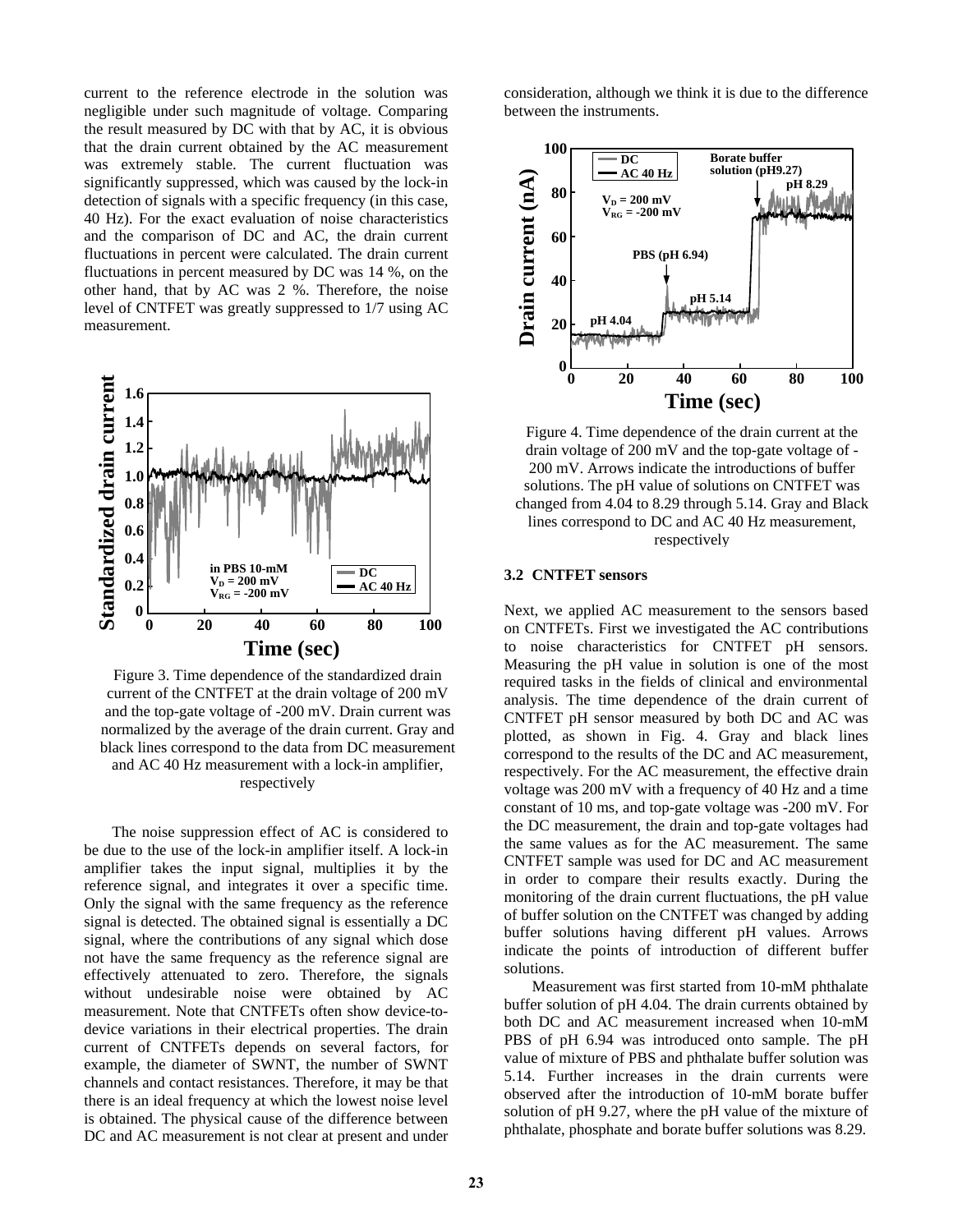Comparing the result obtained by DC measurement with that by AC, the noise level of the drain current measured by AC is effectively and dramatically decreased, although the signal level measured by AC is almost the same as that by DC measurement. The noise level of the CNTFET pH sensor was suppressed to 1/6 using AC measurement. Taking the signal level into account, the signal-to-noise ratio in AC measurement was improved six times as high as that of DC. Therefore, AC measurement is effective and useful for application to CNTFET pH sensors.

 The mechanism of the drain current change was experimentally and theoretically examined [48-50]. The conductivity of the SWNTs increases or decreases depending on whether the solution is base or acid due to the hydroxide ion. The higher the pH value increases, the higher the concentration of hydroxide ion increases. The increase in the hole concentration in the tube was induced by attached OH groups. Therefore, the increase in the drain current with increase of pH value is consistent with the increase of OH groups which were attached on the surface of the SWNT channels. H. Pan *et al.* have theoretically concluded as follows [48]. The local *sp<sup>2</sup>* hybridization of carbon was destroyed due to the introduction of the OH group, and the C-C bond becomes longer than that in pure CNT. This distortion and the addition of the OH group lead to the differences in the electronic properties of the CNT-OH system and pure CNT. Strictly speaking, CNTFET pH sensors detect the concentration of hydroxide ion, not that of hydronium ion as above mentioned. Therefore, CNTFETs is pOH sensors. However, the pH and the pOH at room temperature are related by  $pH + pOH = 14$ . Hence, the detections of  $pH$ and pOH using CNTFET are compatible.

 For the further investigation of AC measurement application to the CNTFET sensors, the detection of biomolecules based on CNTFET biosensors was demonstrated by means of both DC and AC measurement. A phthalate buffer solution of 10-mM (pH 4) was used as the electrolyte solution. Bovine serum albumin (BSA; Sigma-Aldrich) with an arbitrary concentration dissolved in a phthalate buffer solution (pH4) was used as a target for sensing, and was introduced onto the CNTFET biosensors. The isoelectric point  $(pI \sim 5.3)$  of BSA indicates that BSA molecules were positively charged under this condition. Figure 5 shows the time dependence of the drain current of CNTFET biosensors at drain voltage of 100 mV and top-gate voltage of -200 mV for the DC measurement. For the AC measurement, the effective drain voltage with a frequency of 100 Hz and top-gate voltage were the same values as for the DC measurement. Gray and black lines correspond to the results measured by DC and AC, respectively. The surfaces of SWNT channels after the experiment of sensing bio-molecules are dirty and have the many kinds of contaminations. Rinsing contaminations on SWNT surfaces using acids induces the additional defects on the SWNT surfaces; consequently, the electrical properties would be undesirably changed. Therefore, the experiments shown in Fig. 5 were carried out as follows to compare the noise characteristics of DC and AC using the same CNTFET sample. First AC measurement was performed and the time dependence of drain current was plotted before the BSA molecules were introduced onto CNTFET sample. Next the real time sensing of BSA molecules using DC measurement was carried out. Finally AC measurement was again performed after the introduction of BSA molecules onto sample. The decrease in the drain current was clearly observed after the introduction of 25 nM BSA onto the sample in the case of both DC and AC, as shown in Fig. 5 (a). This reduction in the drain current indicates that the nonspecific binding of BSA molecules to the SWNT channel occurred, and that the positive charges of the BSA molecules were successfully detected by the channel conductance modulation effect. The inset of Fig. 5 (a) indicates the schematic band diagram of the channel modulation effect.



Figure 5. Time dependence of the drain current at the drain voltage of 100 mV and the top-gate voltage of - 200 mV. The graphs show the comparison of DC and AC 100 Hz measurement with (a) the introduction of 25 nM BSA onto CNTFET and (b) 250 pM BSA. Arrows indicate the points of two BSA injections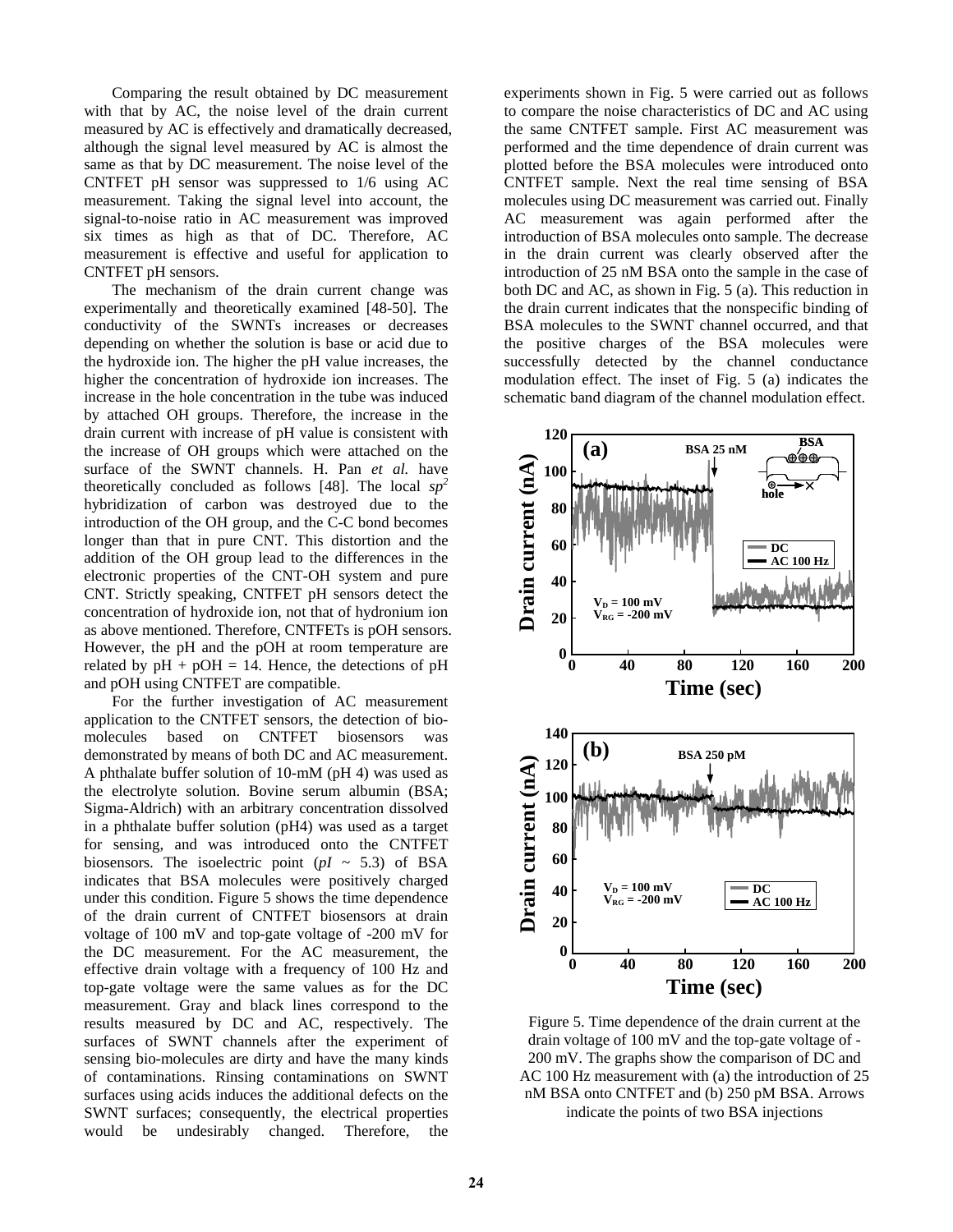Moreover, the clear difference in noise level between DC and AC measurement was observed in Fig. 5 (a). The drain current fluctuation was significantly suppressed using AC measurement in the case of sensing biomolecules as well as that of sensing pH. Taking the signal level into account, the signal-to-noise ratio in AC was approximately sixteen times higher than that in DC. Figure 5 (b) shows the case of sensing 250 pM BSA using both DC and AC measurement. The change in the drain current measured by DC is too small to confirm the difference between before and after the introduction of BSA molecules, because of a small amount of BSA. However, the clear reduction in the drain current at the point of the introduction of BSA was observed in the case of AC measurement. Therefore, it is strongly concluded that AC measurement is effective to suppress the noise level without decreasing the signal level, and useful to detect such a small amount of bio-molecules.

## **4. Conclusion**

The drastic improvement of sensitivity (signal-to-noise ratio) of CNTFET sensors was demonstrated. The fluctuation in the drain current of CNTFET used in liquid phase was highly suppressed to 1/7 using AC measurement with a lock-in amplifier. The AC measurement was effectively applied to CNTFET pH sensors and biosensors. As for CNTFET pH sensors, we succeeded in decreasing the noise level of pH sensors dramatically without attenuating the signal level. As a result, the signal-to-noise ratio in AC measurement was improved to six times higher than that of DC. In the case of CNTFET biosensors using BSA 25 nM as a sensing target, we obtained approximately sixteen times as high signal-to-noise ratio as that of DC. Furthermore, we succeeded in detecting a small amount of BSA of 250 pM using AC measurement, although it was difficult to detect 250 pM BSA using DC measurement. Consequently, the AC measurement is a promising technique for the future high-sensitive sensor applications based on CNTFETs.

## **Acknowledgements**

This research was partially supported by Core Research for Evolutional Science and Technology (CREST), the Japan Science and Technology Corporation (JST), the New Energy and Industrial Technology Development Organization (NEDO), and "Special Coordination Funds for Promoting Science and Technology: Yuragi Project" of the Ministry of Education, Culture, Sports, Science and Technology, Japan. The authors were also supported in part by a Grant-in-Aid for Scientific Research from the Japan Society for the Promotion of Science.

## **References**

[1] S. Iijima, *Nature,354*, 1991, 56-58.

[2] M. S. Dresselhaus, G. Dresselhaus, and P. C. Eklund, *Science of Fullerenes and Carbon Nanotubes* (Academic Press, New York, 1996).

[3] M. Dresselhaus, G. Dresselhaus, and Ph. Avouris, *Carbon Nanotubes: Synthesis, Structure Properties and Applications* (Springer, Berlin, 2001).

[4] Y. Ohno, K. Inoue, T. Kamimura, K. Maehashi, K. Yamamoto, and K. Matumoto, *Jpn. J. Appl. Phys., 44*(4A), 2005, 1615-1620.

[5] Z. Yao, C. L. Kane, and C. Dekker, *Phys. Rev. Lett., 84*, 2000, 2941.

[6] K. Maehashi, H. Ozaki, Y. Ohno, K. Inoue, K. Matsumoto, S. Seki, and S Tagawa, *Appl. Phys. Lett., 90*, 2007, 023103.

[7] S. Iwasaki, M. Maeda, T, Kamimura, K. Maehashi, Y. Ohno, and K. Matsumoto, *Jpn. J. Appl. Phys., 47*(4), 2008, 2036-2039.

[8] Y. Ohno, Y. Asai, K. Maehashi, K. Inoue, and K. Matsumoto, *Jpn. J. Appl. Phys., 47*(4), 2008, 2056-2059.

[9] J. Okuno, K. Maehashi, K. Matsumoto, K. Kerman, Y. Takamura, and E. Tamiya, *Electrochem. Commun., 9*, 2007, 13.

[10] J. Okuno, K. Maehashi, K. Kerman, K. Matsumoto, Y. Takamura, and E. Tamiya, *Biosens. Bioelectron., 22*, 2007, 2377.

[11] Y. Tsujita, K. Maehashi, K. Matsumoto, M. Chikae, S. Torai, Y. Takamura, and E. Tamiya, *Jpn. J. Appl. Phys., 47*(4), 2008, 2064-2067.

[12] Y. Ohno, K. Narumi, K. Maehashi, K. Inoue, and K. Matsumoto, *J. Phys.: Conf. Ser., 38*, 2006, 57-60.

[13] S. J. Tans, A. R. M. Verschueren, and C. Dekker, *Nature, 393*, 1998, 49-52.

[14] R. Martel, T. Schmidt, H. R. Shea, T. Hertel, and P. Avouris, *Appl. Phys. Lett., 73*, 1998, 2447-2449.

[15] K. Maehashi, K. Matsumoto, K. Karman, Y. Takamura, and E. Tamiya, *Jpn. J. Appl. Phys., 43*(12A), 2004, 1558-1560.

[16] A. Kojima, C. K. Hyon, T. Kamimura, M. Maeda, and K. Matsumoto, *Jpn. J. Appl. Phys., 44*(4A), 2005, 1596-1598.

[17] K. Kerman, Y. Morita, Y. Takamura, E. Tamiya, K. Maehashi, and K. Matsumoto, *Nanobiotechnology, 1*, 2005, 065.

[18] K. Maehashi, T. Katsura, K. Karman, K. Matsumoto, E. Tamiya, *Anal. Chem., 79*, 2007, 782-787.

[19] B. L. Allen, P. D. Kichambare, and A. Star, *Adv. Mater., 19*, 2007, 1439.

[20] E. L. Gui, L. J. Li, K. Zhang, Y. Xu, X. Dong, X. Ho, P. S. Lee, J. Kasim, Z. X. Shen, J. A. Rogers, and S.G. Mhaisalkar, *J. Am. Chem. Soc., 129*, 2007, 14427-14432.

[21] C. Li, M. Curreli, H. Lin, B. Lei, F. N. Ishikawa, R. Datar, R. J. Cote, M. E. Thompson, and C. Zhou, *J. Am. Chem. Soc., 127*, 2005, 12484-12485.

[22] A. Star, J. C. P. Gabriel, K. Bradley, and G. Gruner, *Nano Lett., 3*(4), 2003, 459-463.